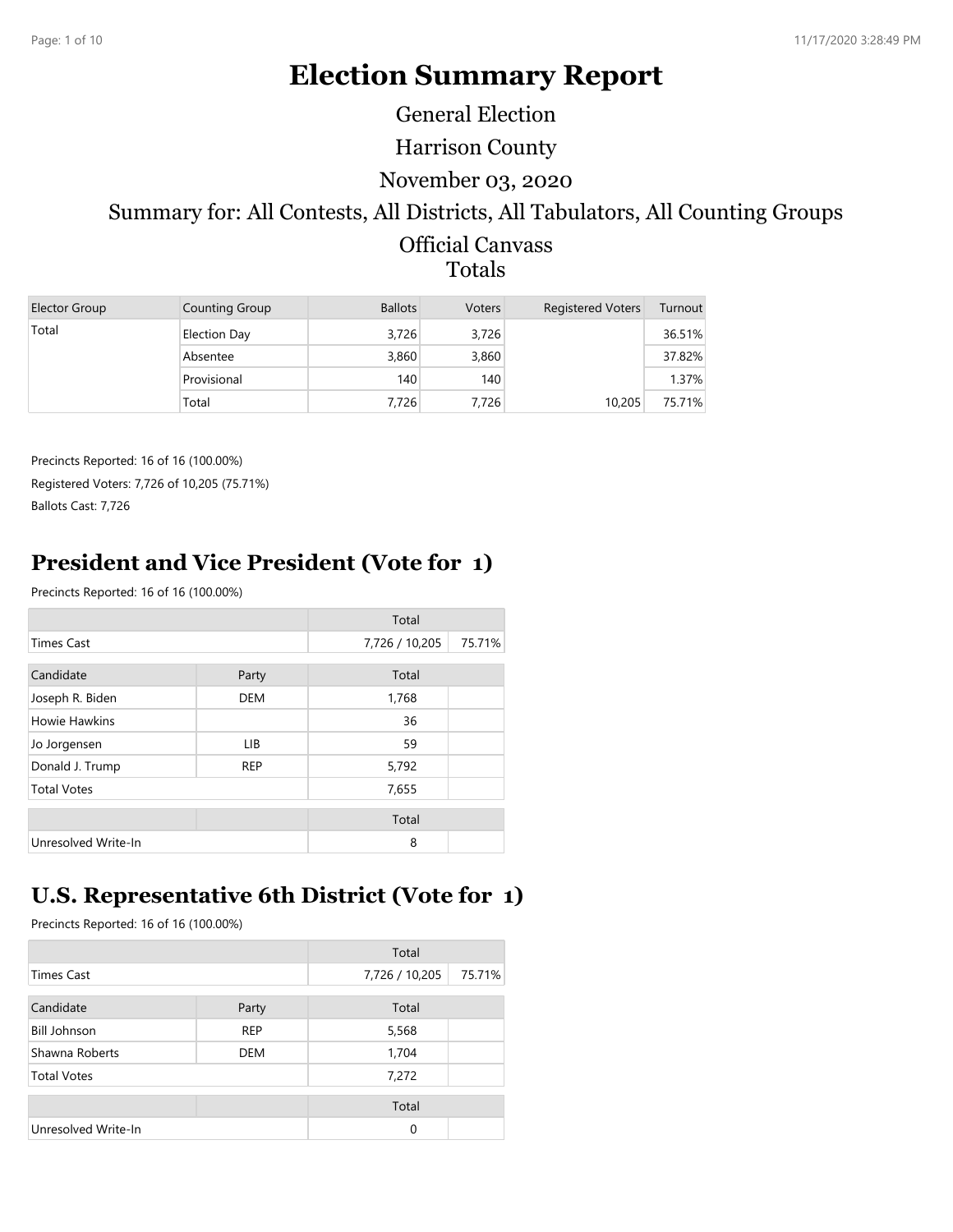### **State Senate 30th District (Vote for 1)**

Precincts Reported: 16 of 16 (100.00%)

|                     |            | Total          |        |
|---------------------|------------|----------------|--------|
| <b>Times Cast</b>   |            | 7,726 / 10,205 | 75.71% |
| Candidate           | Party      | Total          |        |
| Frank Hoagland      | <b>REP</b> | 5,591          |        |
| Michael Fletcher    | DEM        | 1,829          |        |
| <b>Total Votes</b>  |            | 7,420          |        |
|                     |            | Total          |        |
| Unresolved Write-In |            | $\Omega$       |        |

### **State Representative 95th District (Vote for 1)**

Precincts Reported: 16 of 16 (100.00%)

|                     |            | Total          |        |
|---------------------|------------|----------------|--------|
| <b>Times Cast</b>   |            | 7,726 / 10,205 | 75.71% |
| Candidate           | Party      | Total          |        |
| Don Jones           | <b>REP</b> | 6,355          |        |
| <b>Total Votes</b>  |            | 6,355          |        |
|                     |            |                |        |
|                     |            | Total          |        |
| Unresolved Write-In |            | $\Omega$       |        |

### **County Commissioner 1-2-2021 (Vote for 1)**

Precincts Reported: 16 of 16 (100.00%)

|                     |            | Total          |        |
|---------------------|------------|----------------|--------|
| Times Cast          |            | 7,726 / 10,205 | 75.71% |
| Candidate           | Party      | Total          |        |
| Dale Norris         | <b>DEM</b> | 4,535          |        |
| <b>Total Votes</b>  |            | 4,535          |        |
|                     |            | Total          |        |
| Unresolved Write-In |            | $\Omega$       |        |

# **County Commissioner 1-3-2021 (Vote for 1)**

|                            |            | Total          |        |
|----------------------------|------------|----------------|--------|
| <b>Times Cast</b>          |            | 7,726 / 10,205 | 75.71% |
| Candidate                  | Party      | Total          |        |
| <b>Issac Paul Coffland</b> | <b>REP</b> | 5,587          |        |
| <b>Total Votes</b>         |            | 5,587          |        |
|                            |            | Total          |        |
| Unresolved Write-In        |            | 0              |        |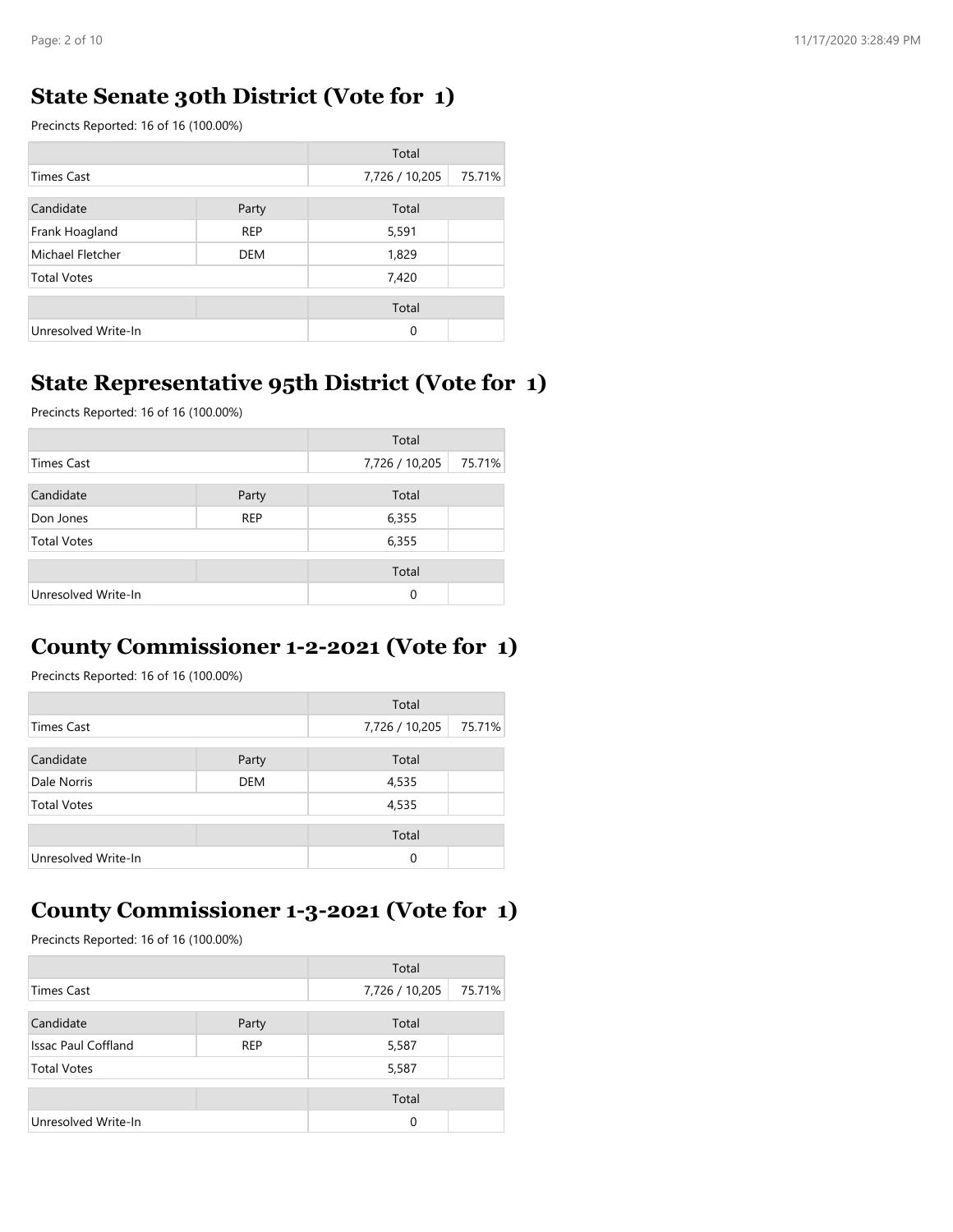### **Prosecuting Attorney (Vote for 1)**

Precincts Reported: 16 of 16 (100.00%)

|                       |            | Total          |        |
|-----------------------|------------|----------------|--------|
| <b>Times Cast</b>     |            | 7,726 / 10,205 | 75.71% |
| Candidate             | Party      | Total          |        |
| Lauren E. Knight      | <b>REP</b> | 5,191          |        |
| <b>Steve Stickles</b> |            | 2,296          |        |
| <b>Total Votes</b>    |            | 7,487          |        |
|                       |            | Total          |        |
| Unresolved Write-In   |            | $\Omega$       |        |

# **Clerk of Court of Common Pleas (Vote for 1)**

Precincts Reported: 16 of 16 (100.00%)

|                     |            | Total          |        |
|---------------------|------------|----------------|--------|
| Times Cast          |            | 7,726 / 10,205 | 75.71% |
| Candidate           | Party      | Total          |        |
| Leslie A. Milliken  | <b>DEM</b> | 5,188          |        |
| <b>Total Votes</b>  |            | 5,188          |        |
|                     |            | Total          |        |
| Unresolved Write-In |            | 0              |        |

### **County Sheriff (Vote for 1)**

Precincts Reported: 16 of 16 (100.00%)

|                     |            | Total          |        |
|---------------------|------------|----------------|--------|
| Times Cast          |            | 7,726 / 10,205 | 75.71% |
| Candidate           | Party      | Total          |        |
| Ronald Joe Myers    | <b>DEM</b> | 5,714          |        |
| <b>Total Votes</b>  |            | 5,714          |        |
|                     |            | Total          |        |
| Unresolved Write-In |            | 0              |        |

### **County Recorder (Vote for 1)**

|                     |            | Total          |        |
|---------------------|------------|----------------|--------|
| Times Cast          |            | 7,726 / 10,205 | 75.71% |
| Candidate           | Party      | Total          |        |
| Sheena Lewton       |            | 2,379          |        |
| Joshua M. A. Willis | <b>REP</b> | 4,827          |        |
| <b>Total Votes</b>  |            | 7,206          |        |
|                     |            | Total          |        |
| Unresolved Write-In |            | $\Omega$       |        |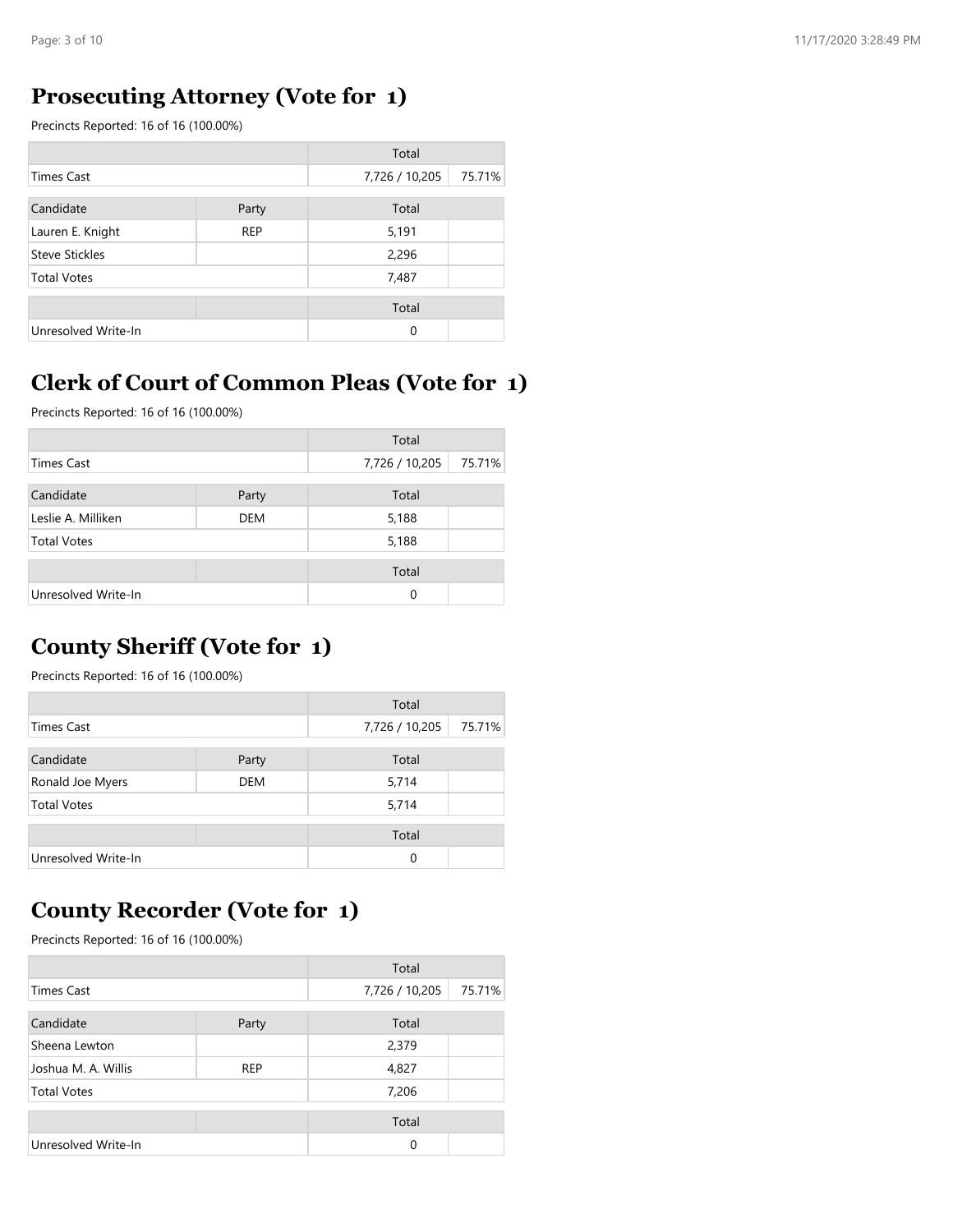### **County Treasurer (Vote for 1)**

Precincts Reported: 16 of 16 (100.00%)

|                     |            | Total          |        |
|---------------------|------------|----------------|--------|
| <b>Times Cast</b>   |            | 7,726 / 10,205 | 75.71% |
| Candidate           | Party      | Total          |        |
| Vicki Sefsick       | <b>DEM</b> | 5,406          |        |
| <b>Total Votes</b>  |            | 5,406          |        |
|                     |            | Total          |        |
| Unresolved Write-In |            | 0              |        |

# **County Engineer (Vote for 1)**

Precincts Reported: 16 of 16 (100.00%)

|                     |       | Total          |        |
|---------------------|-------|----------------|--------|
| Times Cast          |       | 7,726 / 10,205 | 75.71% |
| Candidate           | Party | Total          |        |
| Douglas Bachman     |       | 5,075          |        |
| <b>Total Votes</b>  |       | 5,075          |        |
|                     |       | Total          |        |
| Unresolved Write-In |       | $\Omega$       |        |

### **County Coroner (Vote for 1)**

Precincts Reported: 16 of 16 (100.00%)

|                     |            | Total          |        |
|---------------------|------------|----------------|--------|
| Times Cast          |            | 7,726 / 10,205 | 75.71% |
| Candidate           | Party      | Total          |        |
| Porsche Beetham     | <b>REP</b> | 6,099          |        |
| <b>Total Votes</b>  |            | 6,099          |        |
|                     |            | Total          |        |
| Unresolved Write-In |            | 0              |        |

#### **Justice of the Supreme Court 1-1-2021 (Vote for 1)**

|                     |            | Total          |        |
|---------------------|------------|----------------|--------|
| Times Cast          |            | 7,726 / 10,205 | 75.71% |
| Candidate           | Party      | Total          |        |
| Sharon L. Kennedy   | <b>REP</b> | 4,194          |        |
| John P. O'Donnell   | <b>DEM</b> | 2,085          |        |
| <b>Total Votes</b>  |            | 6,279          |        |
|                     |            | Total          |        |
| Unresolved Write-In |            | $\Omega$       |        |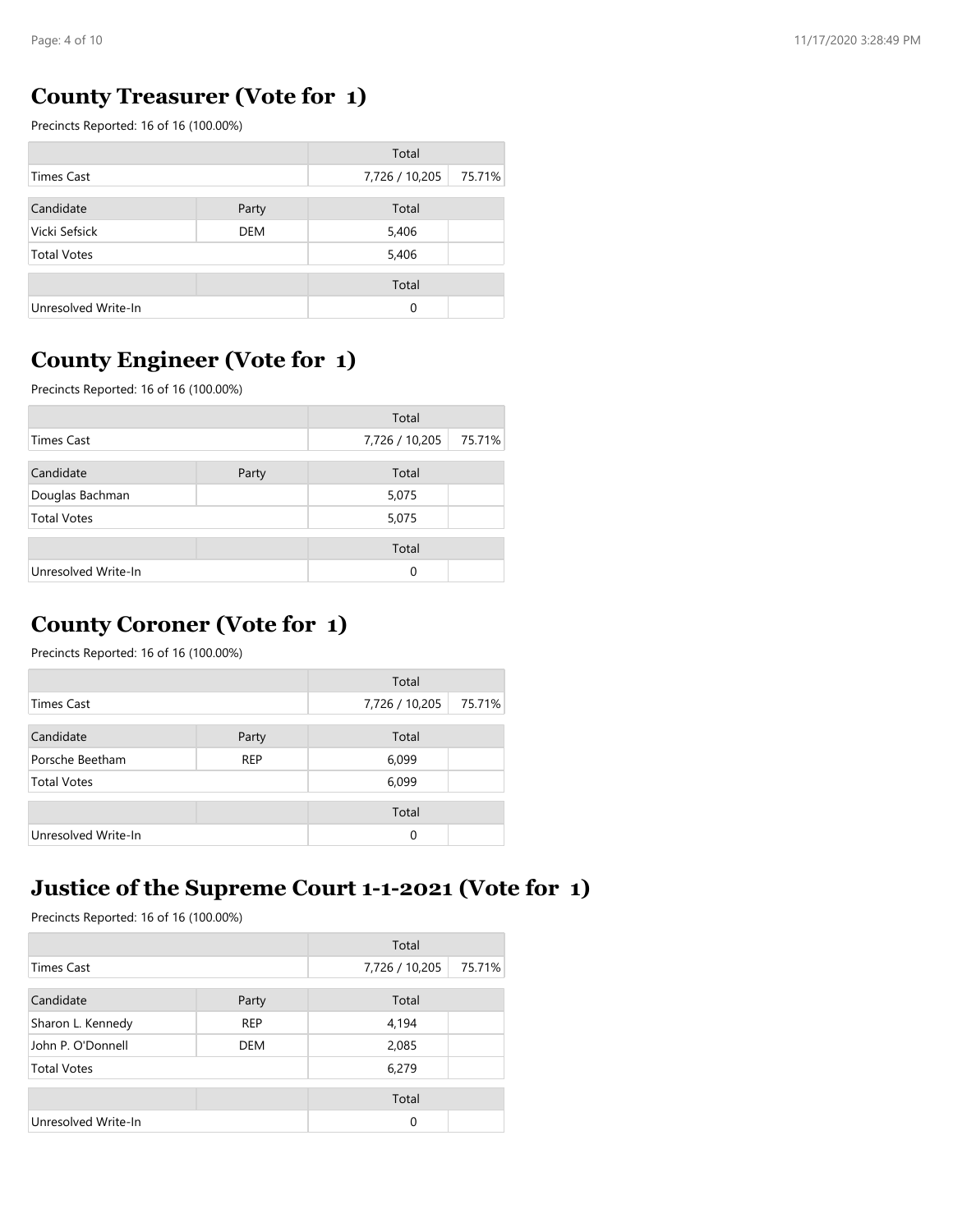#### **Justice of the Supreme Court 1-2-2021 (Vote for 1)**

Precincts Reported: 16 of 16 (100.00%)

|                     |            | Total          |        |
|---------------------|------------|----------------|--------|
| <b>Times Cast</b>   |            | 7,726 / 10,205 | 75.71% |
| Candidate           | Party      | Total          |        |
| Jennifer Brunner    | <b>DEM</b> | 3,469          |        |
| Judi French         | <b>REP</b> | 2,548          |        |
| <b>Total Votes</b>  |            | 6,017          |        |
|                     |            | Total          |        |
| Unresolved Write-In |            | 0              |        |

### **Judge of the Court of Appeals 7th District 2-9-2021 (Vote for 1)**

Precincts Reported: 16 of 16 (100.00%)

|                     |            | Total          |        |
|---------------------|------------|----------------|--------|
| <b>Times Cast</b>   |            | 7,726 / 10,205 | 75.71% |
| Candidate           | Party      | Total          |        |
| Carol Ann Robb      | <b>REP</b> | 4,696          |        |
| <b>Total Votes</b>  |            | 4,696          |        |
|                     |            | Total          |        |
| Unresolved Write-In |            | $\Omega$       |        |

#### **Judge of the Court of Appeals 7th District 2-10-2021 (Vote for 1)**

Precincts Reported: 16 of 16 (100.00%)

|                     |            | Total          |        |
|---------------------|------------|----------------|--------|
| Times Cast          |            | 7,726 / 10,205 | 75.71% |
|                     |            |                |        |
| Candidate           | Party      | Total          |        |
| Cheryl L. Waite     | <b>DEM</b> | 4,400          |        |
| <b>Total Votes</b>  |            | 4,400          |        |
|                     |            | Total          |        |
| Unresolved Write-In |            | $\Omega$       |        |

# **Judge of the Court of Common Pleas 4/18/2021 (Vote for 1)**

|                     |            | Total          |        |
|---------------------|------------|----------------|--------|
| Times Cast          |            | 7,726 / 10,205 | 75.71% |
| Candidate           | Party      | Total          |        |
| T. Shawn Hervey     | <b>REP</b> | 5,416          |        |
| <b>Total Votes</b>  |            | 5,416          |        |
|                     |            | Total          |        |
| Unresolved Write-In |            | $\Omega$       |        |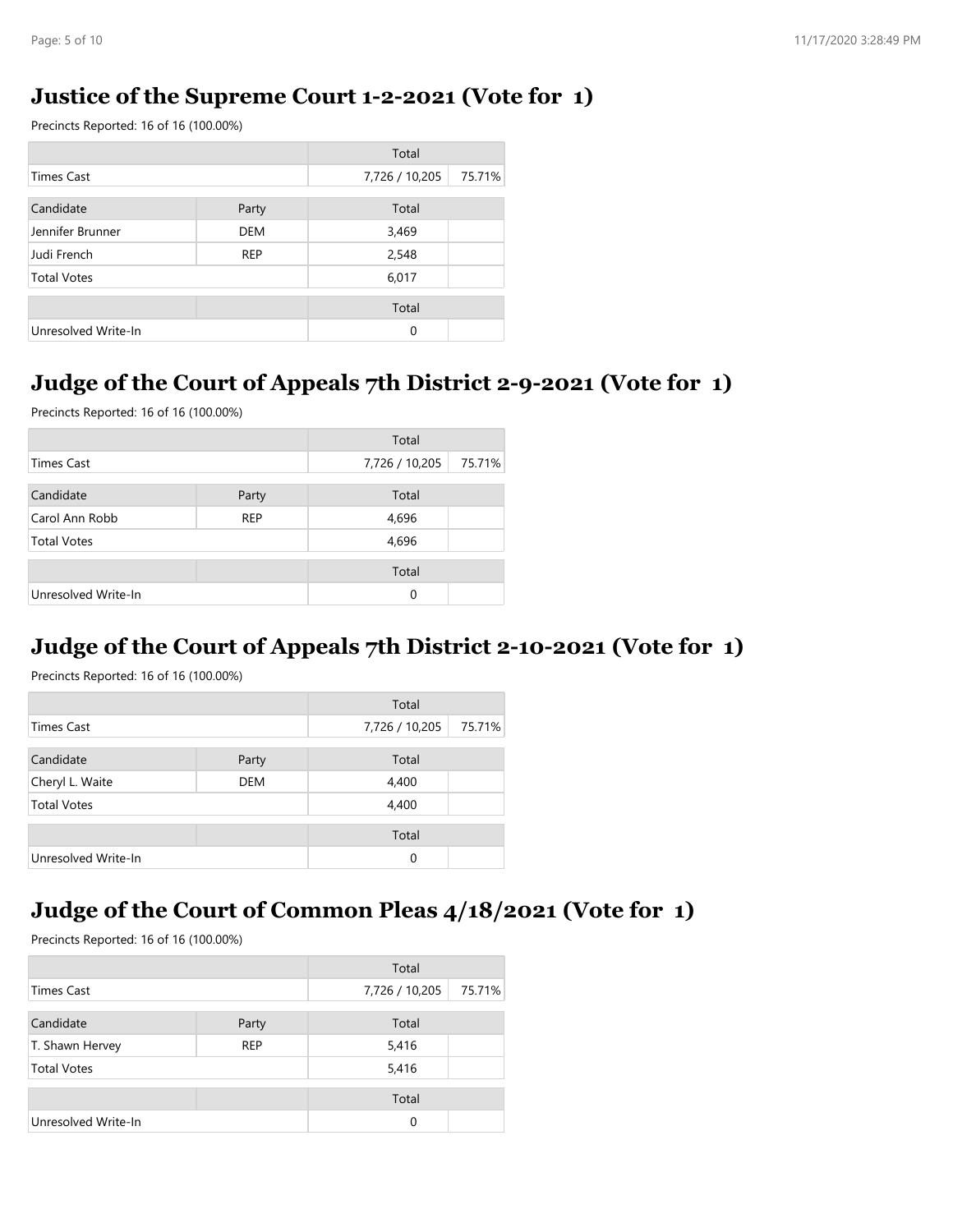### **Judge of the Court of Common Pleas Probate Division 2/9/2021 (Vote for 1)**

Precincts Reported: 16 of 16 (100.00%)

|                        |            | Total          |        |
|------------------------|------------|----------------|--------|
| <b>Times Cast</b>      |            | 7,726 / 10,205 | 75.71% |
| Candidate              | Party      | Total          |        |
| Matthew Paul Puskarich | <b>REP</b> | 5,775          |        |
| <b>Total Votes</b>     |            | 5,775          |        |
|                        |            | Total          |        |
| Unresolved Write-In    |            | 0              |        |

# **Cadiz Village Income Tax (Vote for 1)**

Precincts Reported: 2 of 2 (100.00%)

|                        |       | Total         |        |
|------------------------|-------|---------------|--------|
| <b>Times Cast</b>      |       | 1,695 / 2,394 | 70.80% |
| Candidate              | Party | Total         |        |
| For the Income Tax     |       | 483           |        |
| Against the Income Tax |       | 1,113         |        |
| <b>Total Votes</b>     |       | 1,596         |        |
|                        |       | Total         |        |
| Unresolved Write-In    |       | $\Omega$      |        |

### **Jewett Village Operating Maintaining Streets 4mill (Vote for 1)**

Precincts Reported: 1 of 1 (100.00%)

|                      |       | Total     |        |
|----------------------|-------|-----------|--------|
| <b>Times Cast</b>    |       | 263 / 384 | 68.49% |
| Candidate            | Party | Total     |        |
| For the Tax Levy     |       | 140       |        |
| Against the Tax Levy |       | 107       |        |
| <b>Total Votes</b>   |       | 247       |        |
|                      |       | Total     |        |
| Unresolved Write-In  |       | 0         |        |

### **Scio Village Current Expense 1.76mill (Vote for 1)**

|                      |       | Total     |        |
|----------------------|-------|-----------|--------|
| <b>Times Cast</b>    |       | 275 / 441 | 62.36% |
| Candidate            | Party | Total     |        |
| For the Tax Levy     |       | 158       |        |
| Against the Tax Levy |       | 105       |        |
| <b>Total Votes</b>   |       | 263       |        |
|                      |       | Total     |        |
| Unresolved Write-In  |       | 0         |        |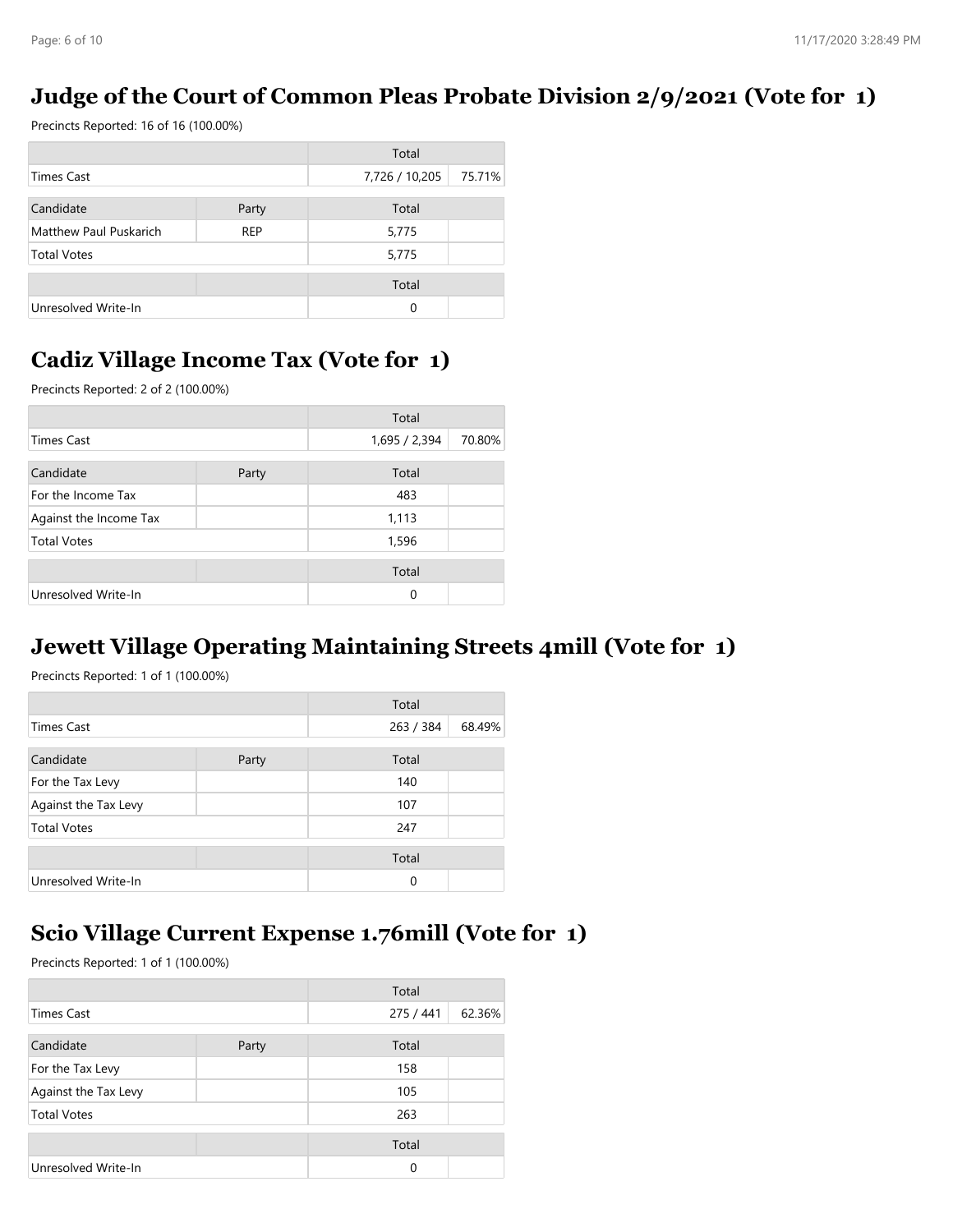### **Franklin Twp Fire Protection #1 (Vote for 1)**

Precincts Reported: 1 of 1 (100.00%)

|                      |       | Total     |        |
|----------------------|-------|-----------|--------|
| Times Cast           |       | 345 / 415 | 83.13% |
| Candidate            | Party | Total     |        |
| For the Tax Levy     |       | 250       |        |
| Against the Tax Levy |       | 79        |        |
| <b>Total Votes</b>   |       | 329       |        |
|                      |       | Total     |        |
| Unresolved Write-In  |       | 0         |        |

# **Franklin Twp Fire Protection #2 (Vote for 1)**

Precincts Reported: 1 of 1 (100.00%)

|                      |       | Total     |        |
|----------------------|-------|-----------|--------|
| <b>Times Cast</b>    |       | 345 / 415 | 83.13% |
| Candidate            | Party | Total     |        |
| For the Tax Levy     |       | 242       |        |
| Against the Tax Levy |       | 75        |        |
| <b>Total Votes</b>   |       | 317       |        |
|                      |       | Total     |        |
| Unresolved Write-In  |       | 0         |        |

# **Moorefield Twp Cemetery (Vote for 1)**

Precincts Reported: 1 of 1 (100.00%)

|                      |       | Total     |        |
|----------------------|-------|-----------|--------|
| <b>Times Cast</b>    |       | 229 / 287 | 79.79% |
| Candidate            | Party | Total     |        |
| For the Tax Levy     |       | 167       |        |
| Against the Tax Levy |       | 49        |        |
| <b>Total Votes</b>   |       | 216       |        |
|                      |       | Total     |        |
| Unresolved Write-In  |       | 0         |        |

# **Moorefield Twp Fire Protection (Vote for 1)**

|                      |       | Total     |        |
|----------------------|-------|-----------|--------|
| Times Cast           |       | 229 / 287 | 79.79% |
| Candidate            | Party | Total     |        |
| For the Tax Levy     |       | 179       |        |
| Against the Tax Levy |       | 37        |        |
| <b>Total Votes</b>   |       | 216       |        |
|                      |       | Total     |        |
| Unresolved Write-In  |       | 0         |        |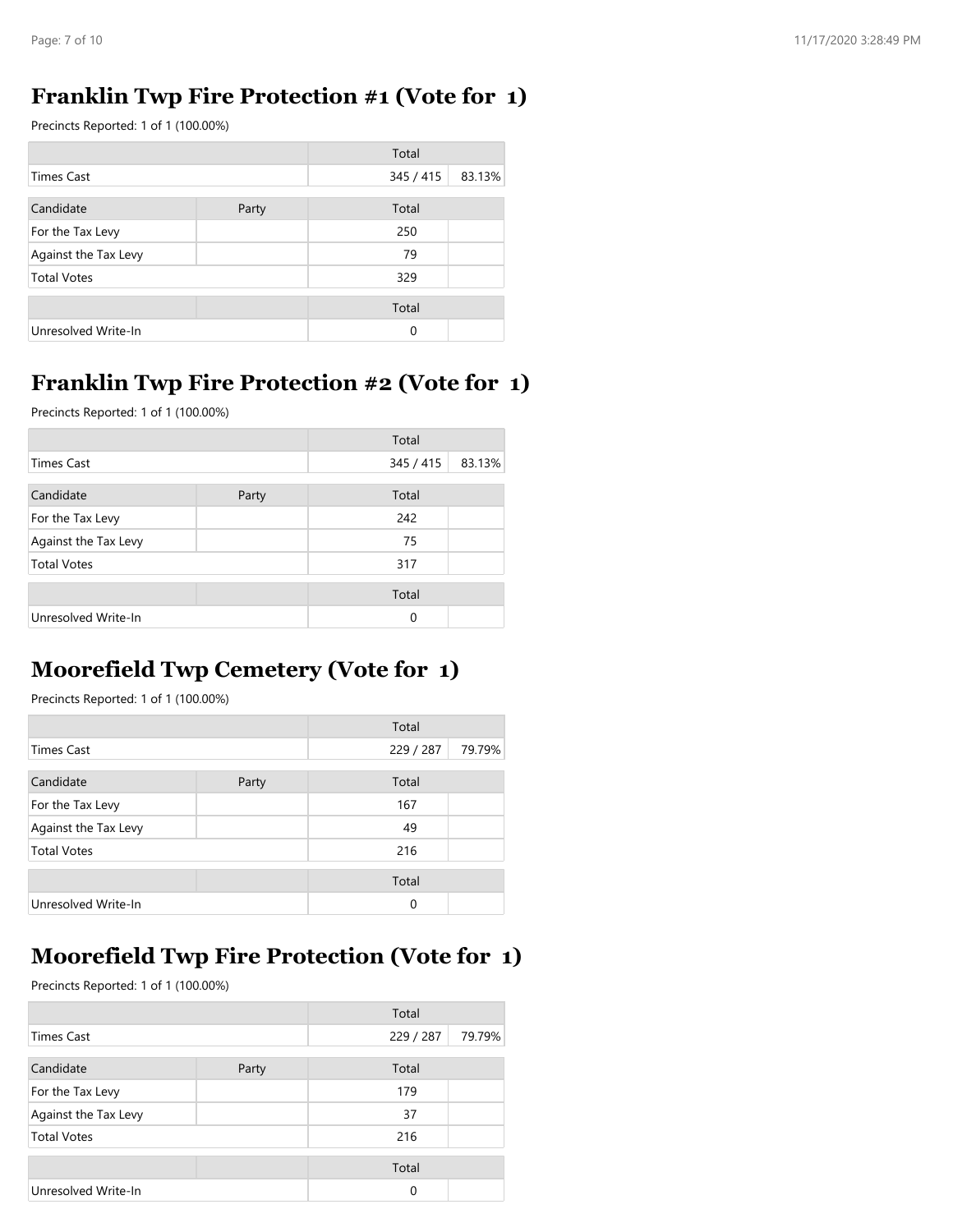### **North Twp Cemetery (Vote for 1)**

Precincts Reported: 1 of 1 (100.00%)

|                      |       | Total     |        |
|----------------------|-------|-----------|--------|
| <b>Times Cast</b>    |       | 675 / 967 | 69.80% |
| Candidate            | Party | Total     |        |
| For the Tax Levy     |       | 432       |        |
| Against the Tax Levy |       | 209       |        |
| <b>Total Votes</b>   |       | 641       |        |
|                      |       | Total     |        |
| Unresolved Write-In  |       | $\Omega$  |        |

### **Shortcreek Twp Fire Protection (Vote for 1)**

Precincts Reported: 1 of 1 (100.00%)

|                      |       | Total     |        |
|----------------------|-------|-----------|--------|
| Times Cast           |       | 612 / 779 | 78.56% |
| Candidate            | Party | Total     |        |
| For the Tax Levy     |       | 420       |        |
| Against the Tax Levy |       | 166       |        |
| <b>Total Votes</b>   |       | 586       |        |
|                      |       | Total     |        |
| Unresolved Write-In  |       | 0         |        |

### **Shortcreek Twp Road and Bridge (Vote for 1)**

Precincts Reported: 1 of 1 (100.00%)

|                      |       | Total     |        |
|----------------------|-------|-----------|--------|
| Times Cast           |       | 514 / 652 | 78.83% |
| Candidate            | Party | Total     |        |
| For the Tax Levy     |       | 328       |        |
| Against the Tax Levy |       | 167       |        |
| <b>Total Votes</b>   |       | 495       |        |
|                      |       | Total     |        |
| Unresolved Write-In  |       | $\Omega$  |        |

# **Cadiz Township/Village NE LO (Vote for 1)**

|                     |       | Total       |        |
|---------------------|-------|-------------|--------|
| <b>Times Cast</b>   |       | 832 / 1,165 | 71.42% |
| Candidate           | Party | Total       |        |
| YES                 |       | 563         |        |
| <b>NO</b>           |       | 237         |        |
| <b>Total Votes</b>  |       | 800         |        |
|                     |       | Total       |        |
| Unresolved Write-In |       | 0           |        |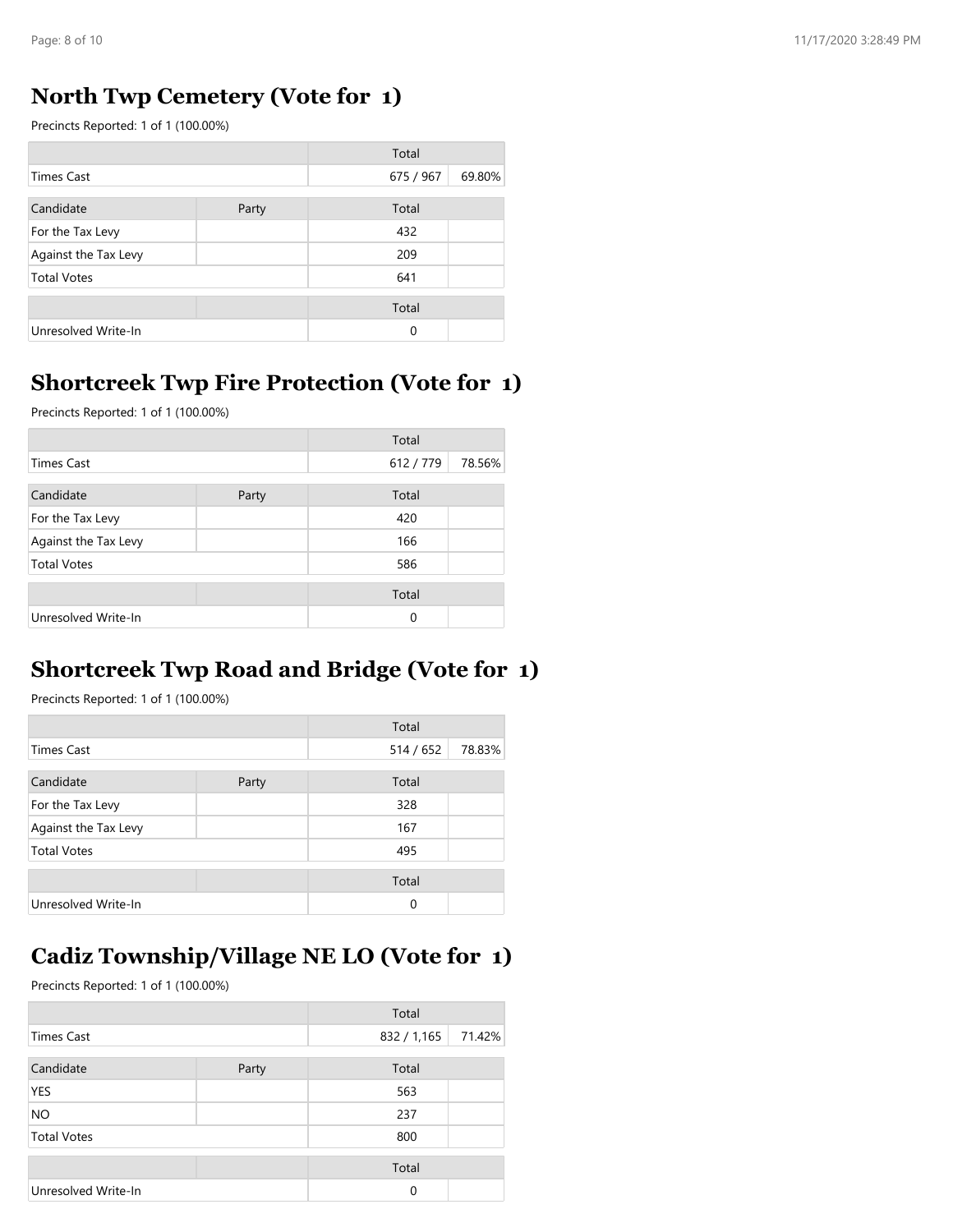### **Silver Spade (Vote for 1)**

Precincts Reported: 3 of 3 (100.00%)

|                      |       | Total         |        |
|----------------------|-------|---------------|--------|
| <b>Times Cast</b>    |       | 2,677 / 3,668 | 72.98% |
| Candidate            | Party | Total         |        |
| For the Tax Levy     |       | 1,414         |        |
| Against the Tax Levy |       | 1,152         |        |
| <b>Total Votes</b>   |       | 2,566         |        |
|                      |       | Total         |        |
| Unresolved Write-In  |       | $\Omega$      |        |

# **Adena Village Parks (Vote for 1)**

Precincts Reported: 1 of 1 (100.00%)

|                      |       | Total    |        |
|----------------------|-------|----------|--------|
| <b>Times Cast</b>    |       | 89 / 109 | 81.65% |
| Candidate            | Party | Total    |        |
| For the Tax Levy     |       | 60       |        |
| Against the Tax Levy |       | 26       |        |
| <b>Total Votes</b>   |       | 86       |        |
|                      |       | Total    |        |
| Unresolved Write-In  |       | 0        |        |

# **Adena Village Police Protection (Vote for 1)**

Precincts Reported: 1 of 1 (100.00%)

|                      |       | Total    |        |
|----------------------|-------|----------|--------|
| <b>Times Cast</b>    |       | 89 / 109 | 81.65% |
| Candidate            | Party | Total    |        |
| For the Tax Levy     |       | 62       |        |
| Against the Tax Levy |       | 27       |        |
| <b>Total Votes</b>   |       | 89       |        |
|                      |       | Total    |        |
| Unresolved Write-In  |       | $\Omega$ |        |

# **Adena Village Roads and Bridges (Vote for 1)**

|                      |       | Total    |        |
|----------------------|-------|----------|--------|
| Times Cast           |       | 89 / 109 | 81.65% |
| Candidate            | Party | Total    |        |
| For the Tax Levy     |       | 64       |        |
| Against the Tax Levy |       | 23       |        |
| <b>Total Votes</b>   |       | 87       |        |
|                      |       | Total    |        |
| Unresolved Write-In  |       | 0        |        |